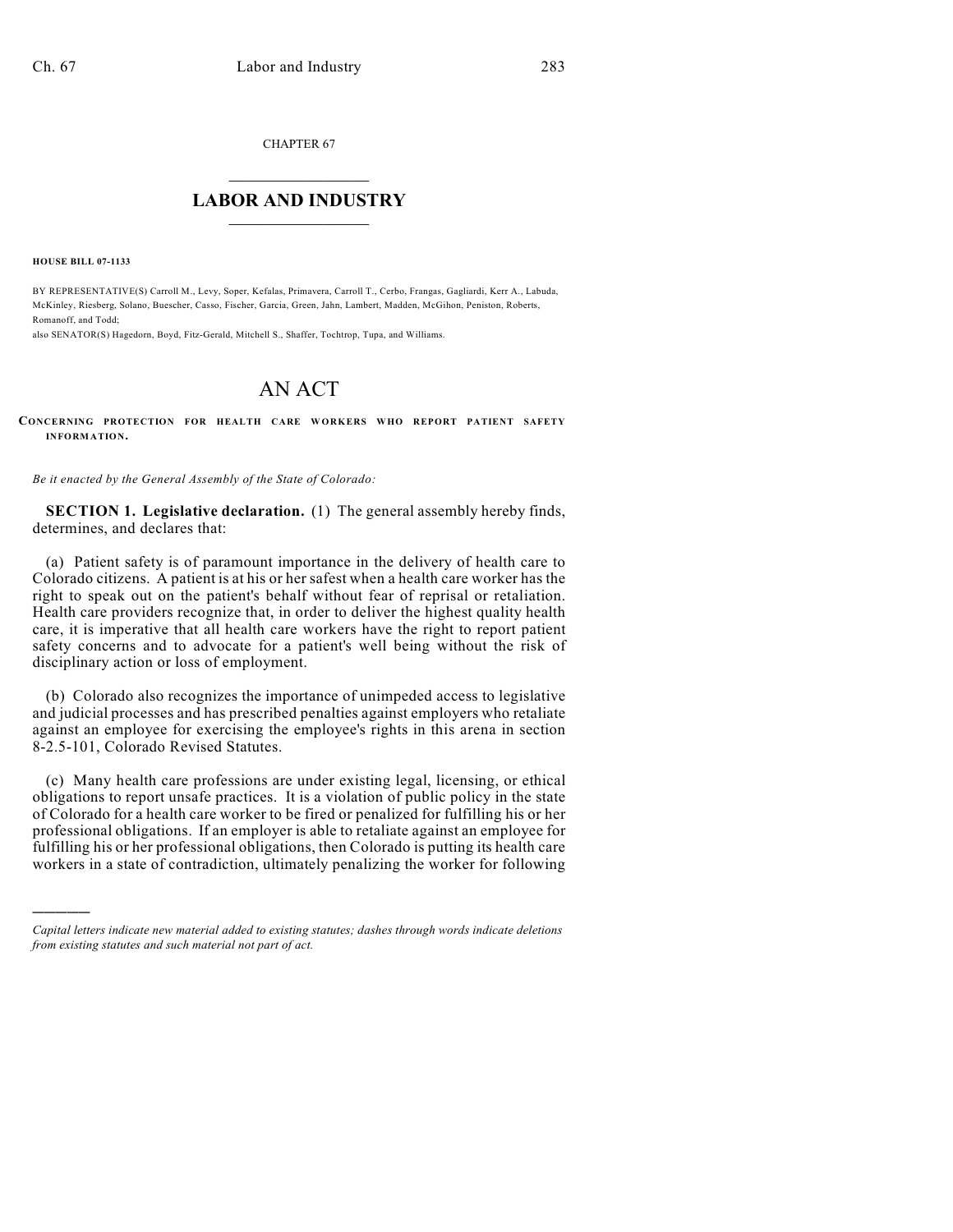the law or, alternately, the internal reporting requirements of a health care employer.

(2) The general assembly hereby declares its obligation to remedy the existing silence in state law and create a framework for health care employers and employees to protect patients, safeguard professional obligations, and maintain the standards that employers and health care workers need to deliver quality health care to Colorado citizens.

**SECTION 2.** Part 1 of article 2 of title 8, Colorado Revised Statutes, is amended BY THE ADDITION OF A NEW SECTION to read:

## **8-2-123. Health care workers - retaliation prohibited - definitions.** (1) AS USED IN THIS SECTION:

(a) "DISCIPLINARY ACTION" MEANS ANY DIRECT OR INDIRECT FORM OF DISCIPLINE OR PENALTY, INCLUDING, BUT NOT LIMITED TO, DISMISSAL, DEMOTION, TRANSFER, REASSIGNMENT, SUSPENSION, CORRECTIVE ACTION, REPRIMAND, ADMONISHMENT, UNSATISFACTORY OR BELOW-STANDARD PERFORMANCE EVALUATION, REDUCTION IN FORCE, WITHHOLDING OF WORK, CHANGES IN WORK HOURS, NEGATIVE REFERENCE, CREATING OR TOLERATING A HOSTILE WORK ENVIRONMENT, OR THE THREAT OF ANY SUCH DISCIPLINE OR PENALTY. "DISCIPLINARY ACTION" SHALL NOT INCLUDE ACTION TAKEN THAT IS RELATED TO STAFFING OR PATIENT CARE NEEDS.

(b) "GOOD FAITH REPORT OR DISCLOSURE" MEANS A REPORT REGARDING PATIENT SAFETY INFORMATION OR QUALITY OF PATIENT CARE THAT IS MADE WITHOUT MALICE OR CONSIDERATION OF PERSONAL BENEFIT AND THAT THE HEALTH CARE WORKER MAKING THE REPORT HAS REASONABLE CAUSE TO BELIEVE IS TRUE. "GOOD FAITH REPORT OR DISCLOSURE" ALSO INCLUDES, WITH RESPECT TO PATIENT CARE, A REPORT REGARDING ANY PRACTICE, PROCEDURE, ACTION, OR FAILURE TO ACT WITH REGARD TO PATIENT SAFETY THAT CONCERNS INFORMATION REGARDING A GENERALLY ACCEPTED STANDARD OF CARE; A LAW, RULE, REGULATION, OR DECLARATORY RULING ADOPTED PURSUANT TO LAW; OR COMPLIANCE WITH A PROFESSIONAL LICENSURE REQUIREMENT, WHICH REPORT IS MADE WITHOUT MALICE OR CONSIDERATION OF PERSONAL BENEFIT AND THAT THE HEALTH CARE WORKER MAKING THE REPORT HAS REASONABLE CAUSE TO BELIEVE IS TRUE.

(c) "HEALTH CARE PROVIDER" MEANS ANY HEALTH CARE FACILITY LICENSED UNDER SECTION 25-3-101, C.R.S., OR ANY INDIVIDUAL WHO IS AUTHORIZED TO PRACTICE SOME COMPONENT OF THE HEALING ARTS BY LICENSE, CERTIFICATE, OR REGISTRATION.

(d) "HEALTH CARE WORKER" MEANS ANY PERSON CERTIFIED, REGISTERED, OR LICENSED PURSUANT TO ARTICLE 22, 29.5, 32, 33, 35, 36, OR 37, OR 38 TO 43 OF TITLE 12, C.R.S., OR CERTIFIED PURSUANT TO SECTION 25-3.5-203, C.R.S.

(2) (a) A HEALTH CARE PROVIDER SHALL NOT TAKE DISCIPLINARY ACTION AGAINST A HEALTH CARE WORKER IN RETALIATION FOR MAKING A GOOD FAITH REPORT OR DISCLOSURE.

(b) PARAGRAPH (a) OF THIS SUBSECTION (2) SHALL NOT APPLY TO A HEALTH CARE WORKER WHO DISCLOSES INFORMATION THAT THE WORKER KNOWS TO BE FALSE,